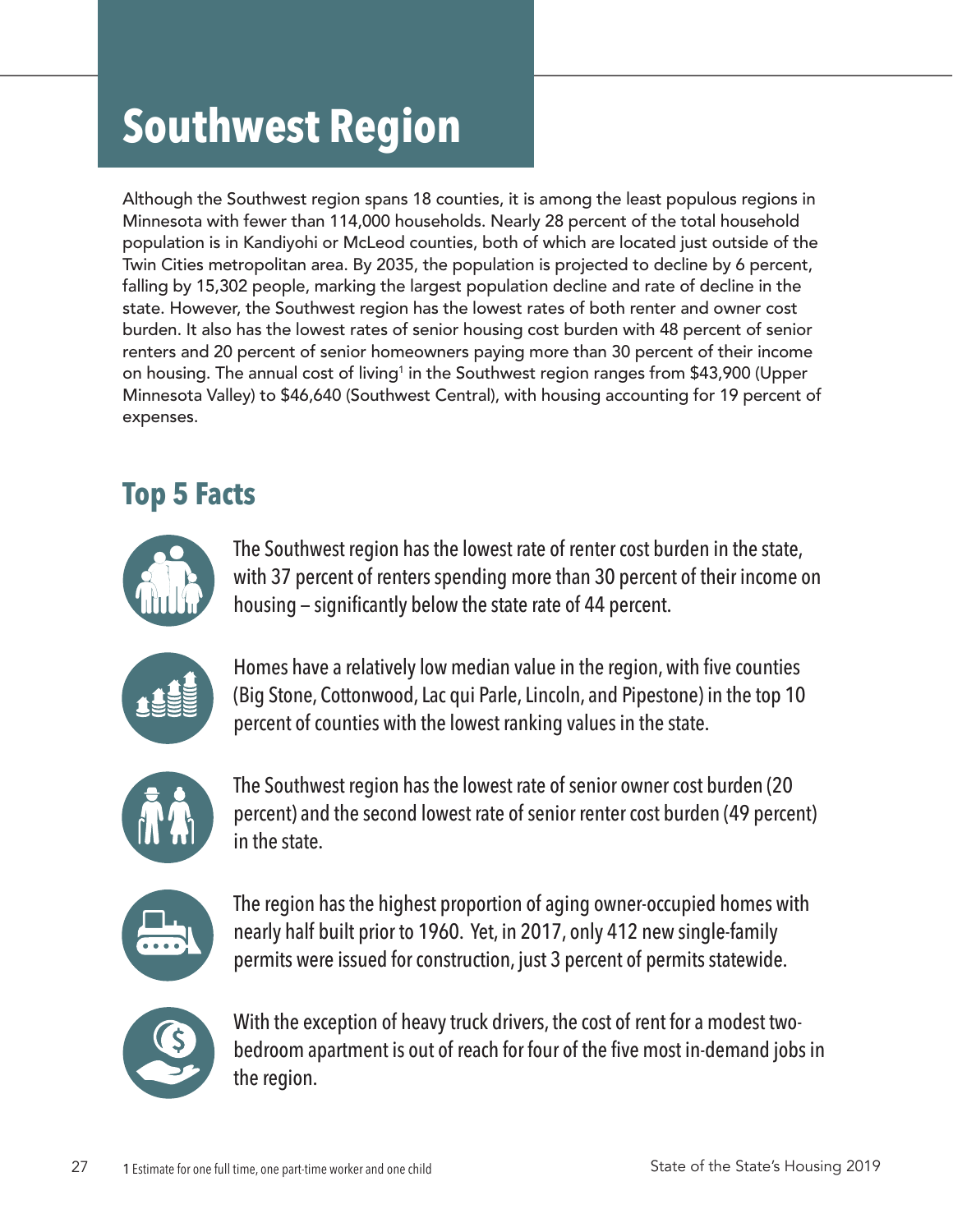# SOUTHWEST REGION

#### Rental Housing

The Southwest region has the third smallest renter population in the state, with only 27,840 renter households. These renter households account for 25 percent of the entire household population, less than the state average of 28 percent. Lyon County, which is anchored by the city of Marshall, has the highest percentage of renter households in the region at 32 percent. In total, Kandiyohi, McLeod and Lyon counties have the largest number of renter households, accounting for nearly 40 percent of the region's total renter households.

The Southwest region has the lowest rate of renter cost burden in the state, with 37 percent of renters spending more than 30 percent of their income on housing — significantly below the state rate of 44 percent. The region also has four of Minnesota's top 10 least renter cost burdened counties: Chippewa, Lac qui Parle, Big Stone and Rock counties. In these counties, only 29 to 31 percent of all renter households experience housing cost burden.

The trends related to change in gross rent since 2000 have varied significantly across the region; Lyon County is the one county



#### Cost-burdened renter households

The Southwest region has the lowest rate of renter cost burden in the state



#### COUNTIES: Big Stone, Chippewa, Cottonwood, Jackson, Kandiyohi, Lac qui Parle, Lincoln, Lyon, McLeod, Meeker, Murray, Nobles, Pipestone, Redwood, Renville, Rock, Swift, Yellow Medicine

statewide that saw a decline in rent in the state, falling by 2 percent over this time period. Meanwhile, Big Stone, Cottonwood, and Lincoln counties have seen tremendous increases in rent. Big Stone and Cottonwood alone have seen the steepest uptick in rent in the state, rising by 52 percent and 41 percent respectively. Despite these major increases in rent, Big Stone County remains one of the most affordable counties for a rental unit in the state, with an overall median gross rent of \$498 in 2017, and is able to maintain very low rates of renter cost burden.

In the Southwest region, there are approximately 7,775 renter households that are extremely low income, or earning less than 30 percent of area median income.

#### Homeownership

There are approximately 85,560 owner households in the Southwest region, accounting for 75 percent of the region's total household population. At a regional level, 18 percent of all owner households experience housing cost burden, making the Southwest the least owner cost burdened region in the state. Big Stone, Lincoln, and McLeod Counties have seen significant increases in owner income since 2000, ranging from 19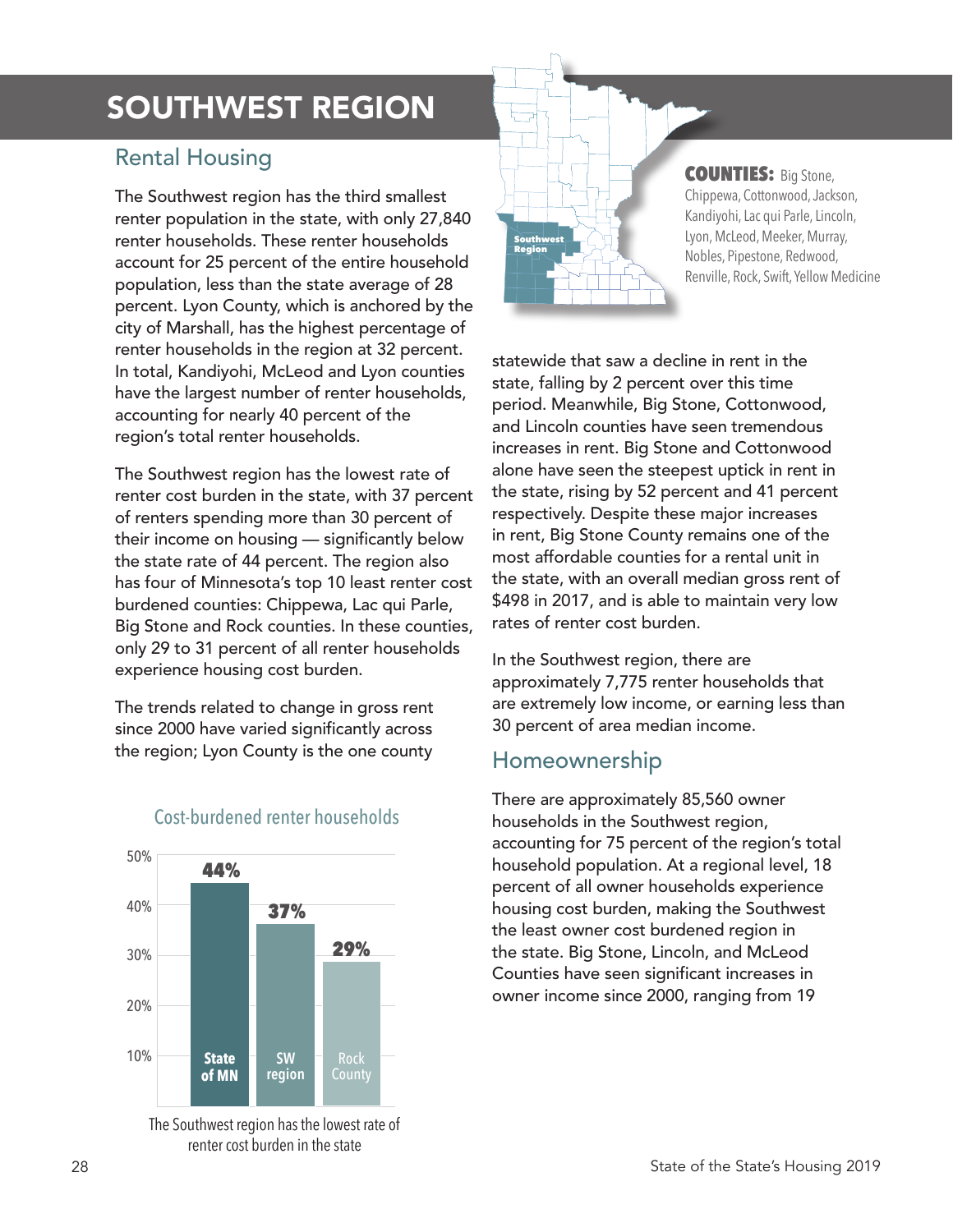## CITY SPOTLIGHT: Willmar

Willmar is the largest city in the Southwest region, with an estimated 7,470 households. While the total number of households has grown minimally, the share of renter households has increased by 13 percent from 2000 to 2017. Both renter and owner incomes have declined in the city since 2000, falling by three and five persent, respectively. Yet, rent has increased by 14 percent in the city over that same time period — and the percentage of renters that pay more than they can afford has increased from 36 percet to 45 percent.

percent to 27 percent, marking three of the top 10 largest increases in the state. However, current median owner income in the Southwest region remains relatively low compared to other regions.

Overall, homes have a relatively low median value in the region, with five counties (Big Stone, Cottonwood, Lac qui Parle, Lincoln, and Pipestone) in the top 10 percent of counties with the lowest ranking values in the state. Additionally, McLeod, Lac qui Parle, and Chippewa Counties have seen little or no increase in the median value of home since 2000, which may be indicative of needed rehabilitation of aging owner occupied homes. In the region, 78 percent of white households are homeowners while only 46 percent of people of color and indigenous households own their homes. However, at 65 percent, the rate of homeownership for Indigenous households is significantly higher than the state average of 46 percent.

### Housing Development and Subsidized Housing

Compared to other regions, the Southwest region has the highest proportion of aging owner-occupied homes with nearly half — or 48 percent — in the region built prior to 1960. Aging owner-occupied housing is particularly severe in Pipestone, Lac qui Parle, Big Stone, Yellow Medicine, Jackson and Chippewa Counties, which all rank in the top ten for the largest share of owner-occupied housing built before 1960 in the state, and where 58 to 61 percent of all owner homes were built prior to 1960. In 2017, 412 new single family homes were permitted for construction, accounting for just 3 percent of single family home permits statewide.

In the region, 34 percent of rental units were built before 1960. Despite this need, only 171 multi-family units were permitted for development in 2017, accounting for just 2 percent of all multi-family development in the state. The Southwest region contained just 4,671 subsidized units in 2017, the third lowest amount regionally in the state.



The Southwest region has the highest proportion of aging owner-occupied homes with nearly half (48 percent) built prior to 1960.

White households **77%** Indigenous households **65%** The Southwest region has the **highest rate of** 

**Indigenous homeownership**, significantly higher than the state average of 46 percent.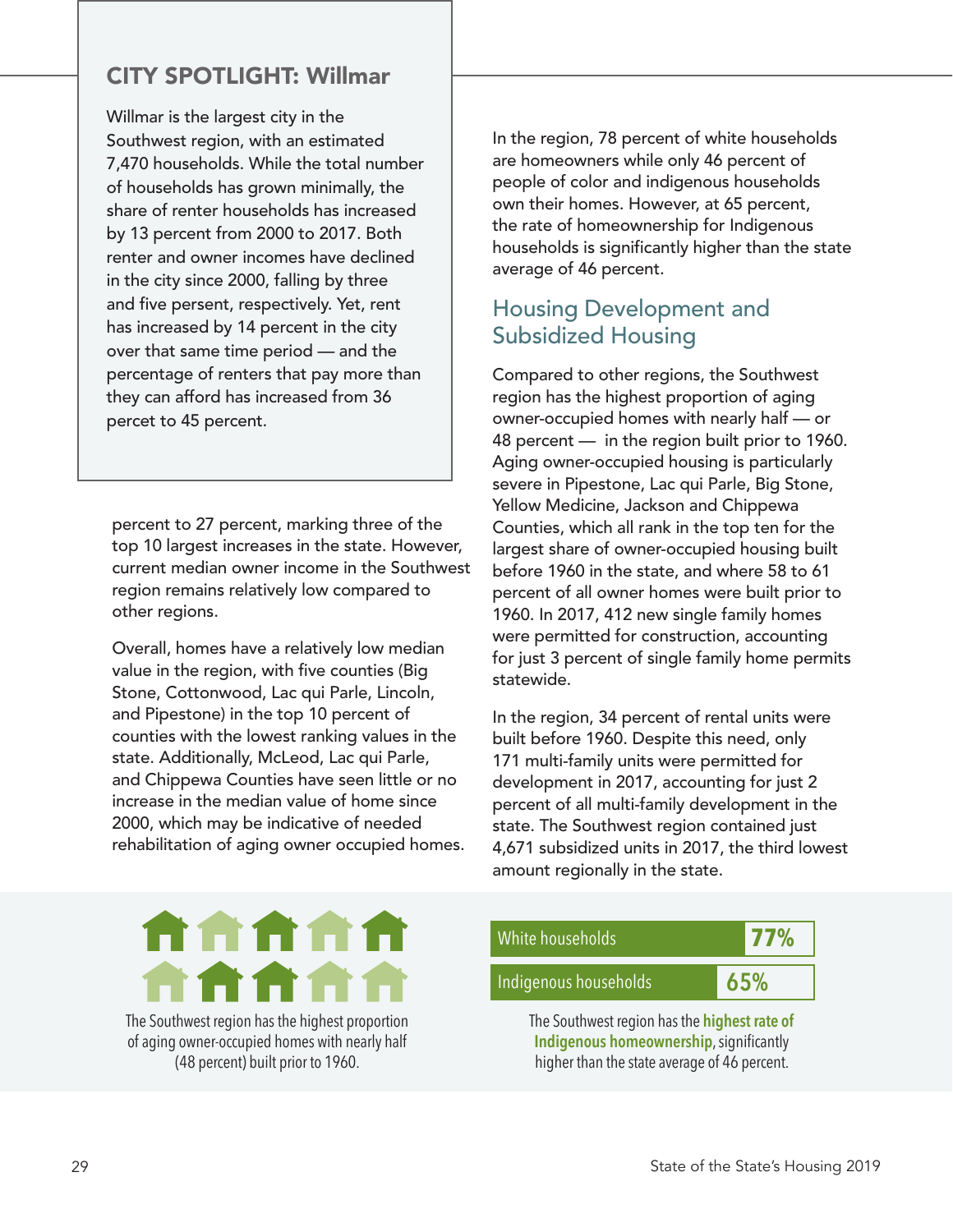#### **Southwest Spotlight:** When home is hope at Solace Apartments

For people with chemical dependency and mental health issues, accessing a stable home can be incredibly difficult. A lack of available, affordable homes with connected services such as case management and mental health support — can lead to a cycle of incarceration, profoundly impacting individuals and their community.

But in the Southwest region, a new multi-family supportive housing project, Solace Apartments, is breaking that cycle for individuals and families.

Solace Apartments got its start five years ago with Judge Allison Krehbiel, who serves the 5th Judicial District Court in Nicollet County. She saw that a lack of housing with appropriate services was a barrier to previously incarcerated individuals successfully reentering their community. She reached out to Rick Goodemann, former CEO of Southwest Minnesota Housing Partnership (SWMHP), to find a solution.

From this call-to-action, a motivated coalition coalesced with stakeholders from the Nicollet County legal offices, the public health department, the school district, a mental health services provider, the City of St. Peter, and the Nicollet County Board of Commissioners. With such a broad and diverse set of organizations at the table, it became clear that providing a pathway to mental health and chemical dependency recovery was more than just an individual issue — it affected the whole community. Home-related stress impacted learning in the classroom; hospitals saw costly emergency room visits; police were were called to manage personal crises; and the justice system felt the strain of people cycling back in rather than transitioning out.

Solace Apartments is a key step forward in a long-term solution to address these challenges.



Southwest Minnesota Housing Partnership founding director Rick Goodemann cuts a ribbon at the grand opening of Solace Apartments.

"Since it's opening in November 2018, things have gone very well," said Jenn Lamb, the Supportive Housing Specialist at the SWMHP. Solace's mix of one, two, and three-bedroom affordable units are nearly fully occupied, with the larger units creating important opportunities for parents to reunify with their kids.

Residents are taking ownership of their homes and utilizing available services including a resident services navigator who assists with housing applications, a 24-hour front desk that follows up on safety and security reports, individual and family therapy, chemical dependency treatment, and mental healthrelated daily skills building.

An artist-in-residence program is also in the works. Art can not only be therapeutic, a new way for residents to "tell their story, build their voice, and build power," Lamb said.

With the Solace Apartments now open, SWMHP is already planning to implement a development modeled after Solace to address the local needs of Blue Earth County and the City of Mankato. Solace Apartments provides a place to recover — and an opportunity to realize a future full of hope.